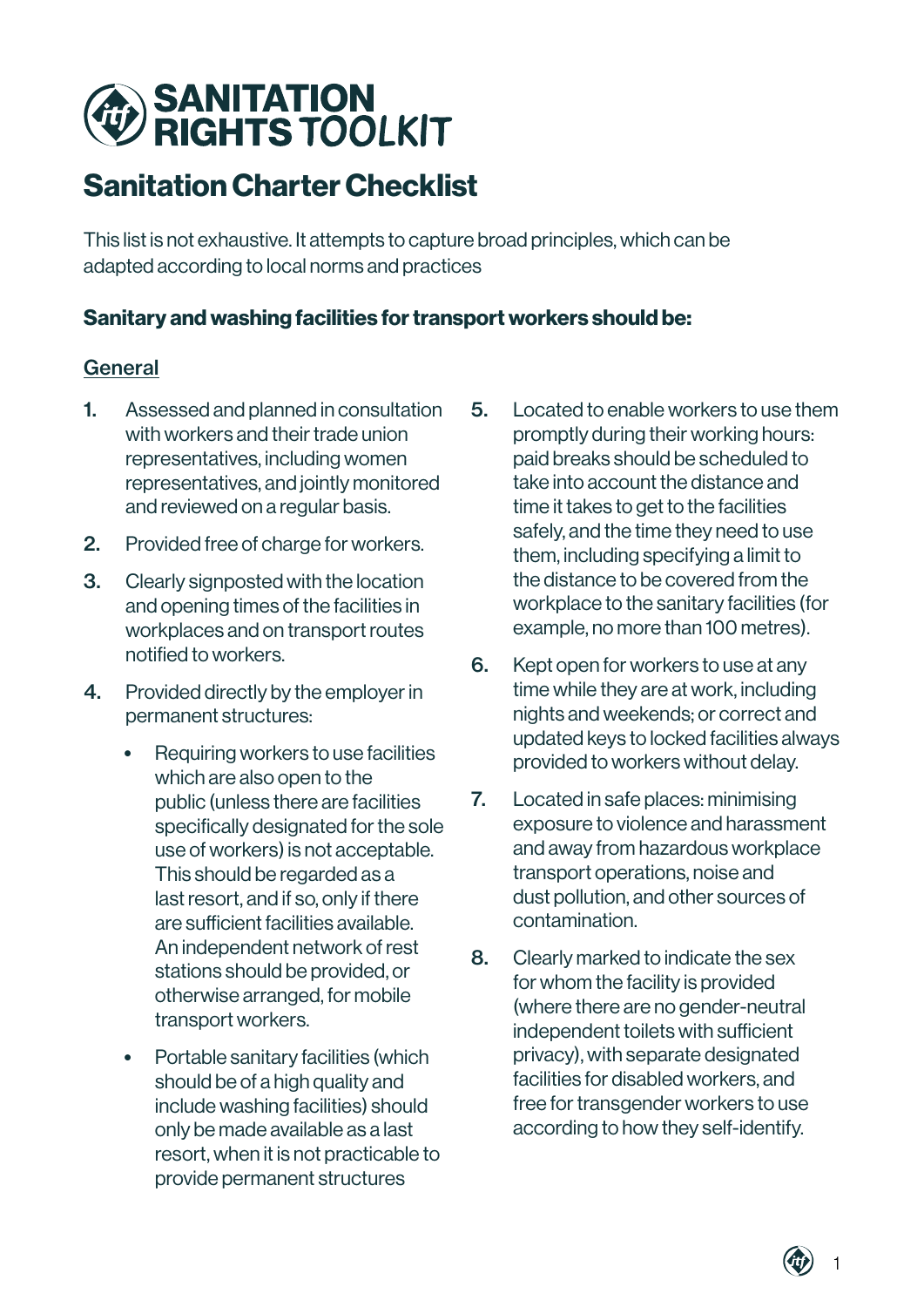- 9. Located where possible near to workplace rest facilities (ensuring that they are positioned so as to prevent noxious odours reaching these facilities).
- 10. Located in buildings accessible for disabled workers. Sanitation and washing facilities should be designated for disabled workers and designed to be accessible, include sufficient space, and be fitted with aids such as grab rails and benches in showers
- 11. Provided with sanitary disposal bins for the use of both women and men in their respective facilities, which are positioned so that for reasons of hygiene, the bin does not touch the edge of the sanitary appliance.
- 12. Provided with baby changing units in both women's and men's sanitary facilities.

#### Construction and Design

- 13. Provide adequate protection from the weather.
- 14. Fitted with doors at entrances and exits, unless other measures are taken, to ensure an equivalent degree of privacy.
- 15. Designed so it is not possible to see into toilets or urinals, or into communal shower or bathing areas from outside the facilities, when any entrance or exit door opens, or from above.
- 16. Have windows to toilets, showers or bathrooms of opaque material or have blinds or curtains, unless it is not possible to see into them from outside, day and night.
- 17. Designed to accommodate as far as possible, all local cultural and religious practices.
- 18. Constructed with floors, walls and ceilings that have surfaces which permit wet cleaning — such as ceramic tiling or a washable surface.
- 19. Sanitary appliances including toilets, showers and basins constructed of vitreous china or other material, which has a smooth and impervious surface that is not likely to crack, flake or corrode.
- 20. Have an adequate flush of water
- 21. Provided with non-slip floors.
- 22. Protected against rats and other vermin, and snakes.
- 23. Ventilated, and if necessary, heated or airconditioned.
- 24. Provided with sufficient lighting in and around the building.
- 25. Provided with toilets (cubicles and urinals) in sufficient numbers for women and men whether or not there are both women and men<sup>1</sup> in the workforce. More facilities may be necessary if breaks are taken at set times, or workers finish work together. When assessing the numbers, it should not be assumed that providing equal numbers of toilets for men and women will be sufficient.
- 26. Arranged so that each toilet cubicle is:
	- preferably fully enclosed with a ceiling and no gaps at the top or the bottom of the dividing walls;
	- private to the user and built for single occupancy. Provided with a door that can be locked from the inside;
	- planned for maximum hygiene, for example, fitted with hooks or shelves to avoid the need to place personal items on the floor; and

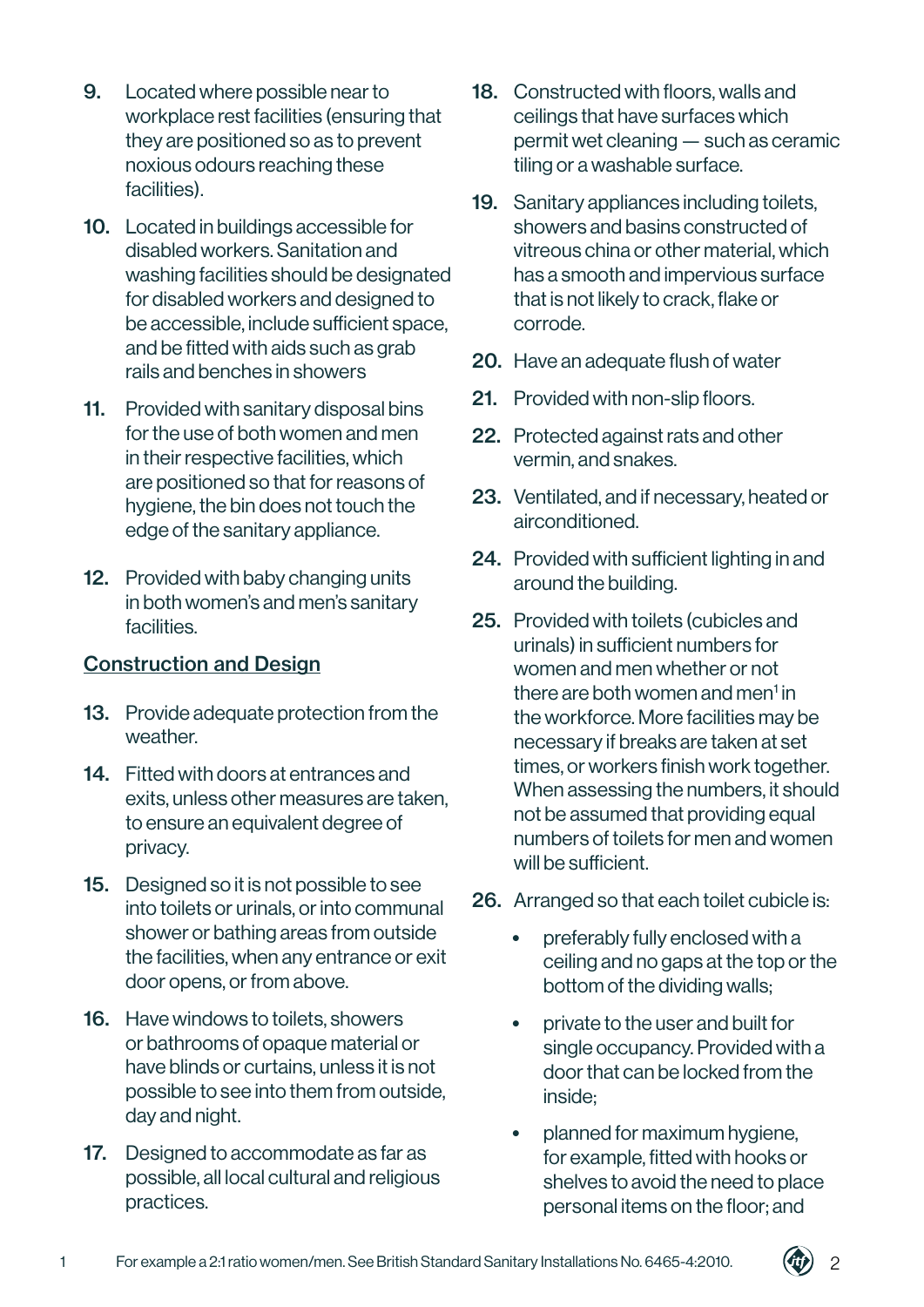- provided with adequate space to enable
- safe and hygienic use.
- 27. Provided with facilities for personal hygiene in accordance with local norms. This includes handwashing basins with basin plugs, and clean hot and cold or warm running water, which are located in the immediate vicinity of every toilet, and are clearly marked to indicate whether the water supply is hot or cold, in an appropriate ratio relating to the number of workers using them and large enough to wash face, hands and forearms.
	- Showers or baths provided, if they are required by the nature of the work or for health reasons, and lockable from the inside.
	- Soap and towels, or other means of drying, provided and located appropriately. This may be in the cubicle itself as appropriate, or in common areas, in accordance with local norms.
	- Toilet paper provided in a holder or dispenser.
- 28. Provided with an adequate supply of cool and wholesome drinking water, which is readily accessible from a source approved by the competent health authority, and which is clearly marked as such; where a source of piped water is not available, in sealed bottles or in suitable closed containers.
- 29. Sanitary products, such as sanitary towels and tampons are preferably provided free of charge for women workers, and information about alternatives including non-single use sanitary products such as menstrual cups or "period underwear" is available.
- 30. Sanitary product dispensers for women are located in the women's toilet section of the building and never in common areas shared with men to avoid embarrassment and stigma for women
- 31. Plumbed to a source of clean potable water to prevent exposure to waterborne diseases.
- 32. Provided with sewage disposal, which is designed so it does not endanger the health of workers (for example, with a soil pipe of adequate size constructed,

to facilitate cleaning and minimise the risk of obstruction) or threaten contamination of water sources.

33. Designed and selected to take account of the nature of the terrain and local geography (such as the risk of flooding)..

#### **Management**

- 34. Kept in the charge of a responsible person at all times, with their contact details displayed prominently, together with clear and visible instructions in appropriate languages on how to report faults or other concerns about the state of the facilities.
- 35. Inspected regularly and maintained in a clean, sanitary and orderly condition. Frequency of cleaning will depend on usage, and once a day may not be enough. Where facilities are shared with another workplace, responsibility for cleaning and maintenance should be clearly established, and the workers notified accordingly.
- 36. Risks from legionella are appropriately assessed and managed (as man-made water systems are a potential source for legionella bacteria growth).